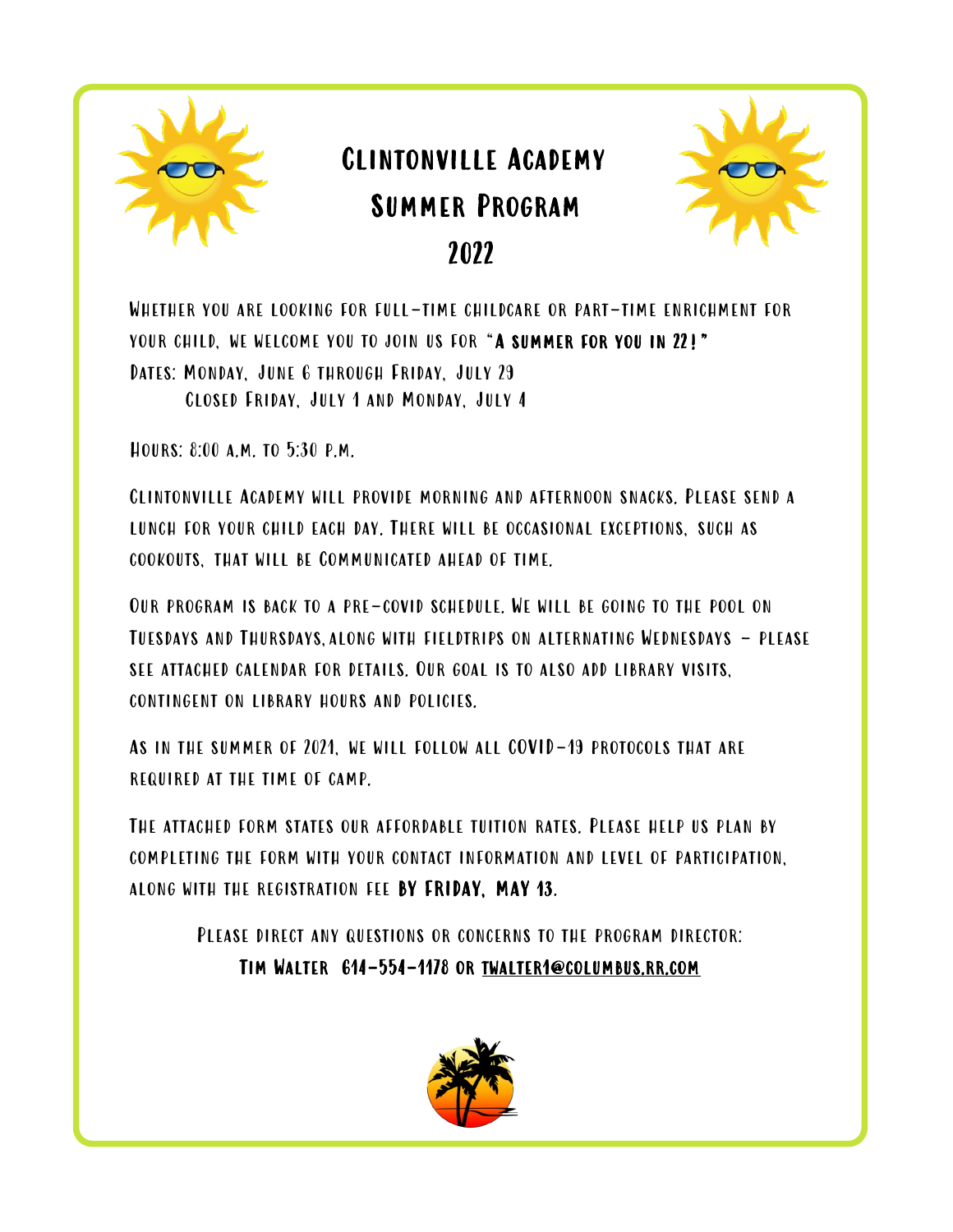## Summer camp tuition rates

Full day – over 4 hours (available Monday through Friday):

- \$45.00 / DAY FOR THE FIRST CHILD
- \$39.00 / DAY FOR THE SECOND CHILD OR MORE

Half day – 4 hours or less (available Monday through Friday\*)

- \$31.00 / DAY FOR THE FIRST CHILD
- \$26.00 / DAY FOR THE SECOND CHILD OR MORE

## Registration fee: \$55.00 – 1 child

 $$95.00 - 2$  or more children

Due by Friday, May 13

Tuition is due the first day of the week the child is enrolled and is non-refundable unless cancelled 1 week in advance. This allows CASP to schedule staff according to registrations and insure appropriate staffing levels.

Pool trips are an additional \$7 / day. Fieldtrip rates vary and will be communicated by Monday of that week.

\*schedule subject to change if pool or field trip activities are not permitted due to covid

| JUIL<br><b>CHULC URAS ALLCHUILLE</b> |             |                      |                  |                  |
|--------------------------------------|-------------|----------------------|------------------|------------------|
| <b>Monday</b>                        | Tuesday     | Wednesday            | Thursday         | Friday           |
|                                      | $7 - Pool$  |                      | $9 - Pool$       | 10               |
| 13                                   | $14 - Pool$ | $15 - COSI$          | <b>16 - Pool</b> | 17               |
| 20                                   | $21 - Pool$ | 22                   | $23 - Pool$      | 24               |
| 27                                   | $28 - Pool$ | 29 - Studio 35 Movie | $30 - Pool$      | July 1 – No Camp |

#### **June – circle days attending**

#### **July – circle days attending**

| <b>Monday</b> | Tuesday     | Wednesday            | Thursday         | Friday |
|---------------|-------------|----------------------|------------------|--------|
| 4- No Camp    | $5 - Pool$  | 6 – Miniature Golf   | 7 - Pool         |        |
|               | $12 - Pool$ | 13                   | 14 – Pool        | 15     |
| 18            | $19 - Pool$ | 20-Franklin Co. Fair | $21 - Pool$      | 22     |
| 25            | $26 - Pool$ |                      | <b>28 - Pool</b> | 29     |

## Parent Copy